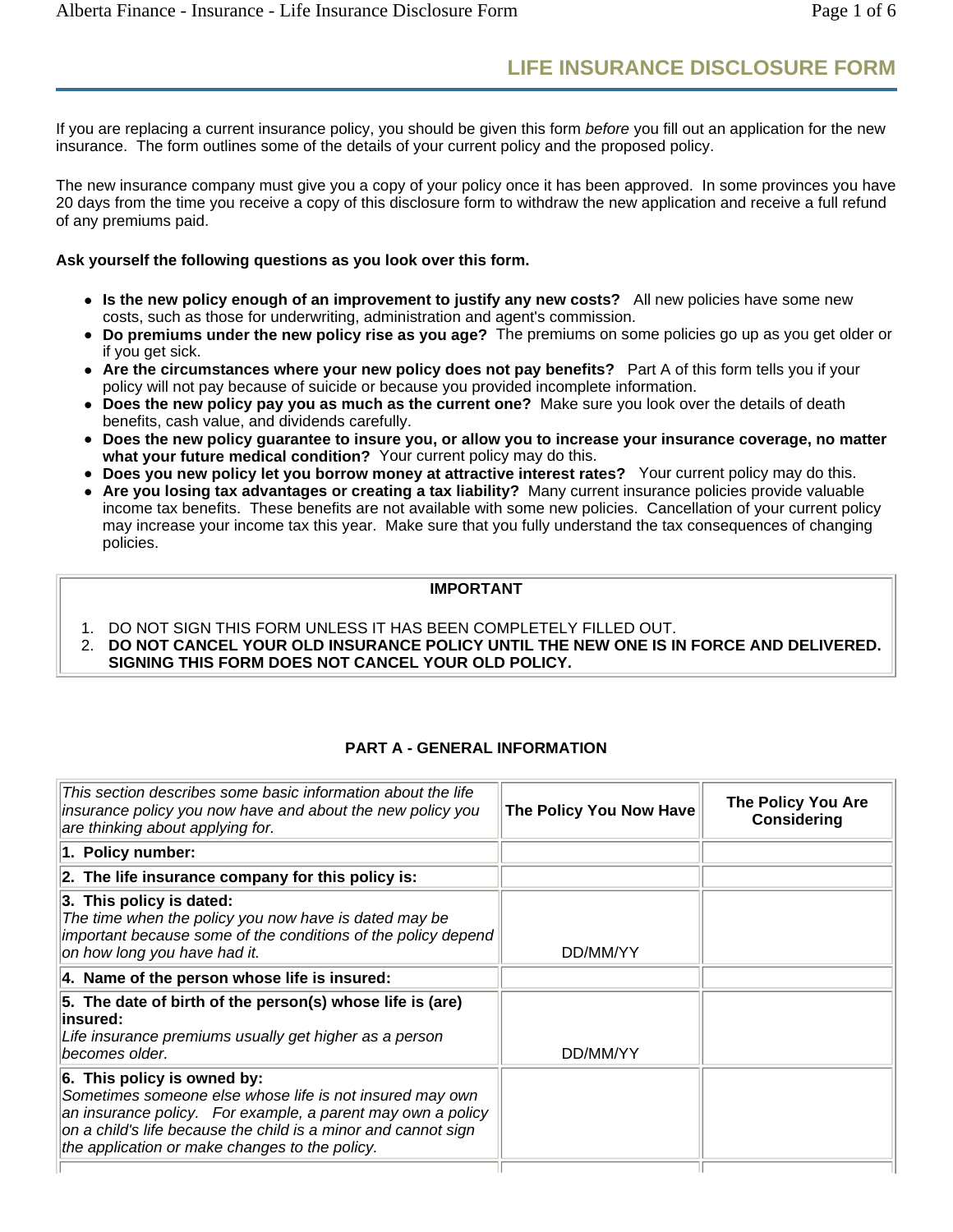| 7. This policy is commonly referred to as:<br>The type of policy you now have and the one you are<br>considering are not likely the same. Ask your agent what the<br>differences are.                                                                                                                                                                                                                                                                                                                                                                                                                                                                                                           |                                                                                                    |                                                                                                    |
|-------------------------------------------------------------------------------------------------------------------------------------------------------------------------------------------------------------------------------------------------------------------------------------------------------------------------------------------------------------------------------------------------------------------------------------------------------------------------------------------------------------------------------------------------------------------------------------------------------------------------------------------------------------------------------------------------|----------------------------------------------------------------------------------------------------|----------------------------------------------------------------------------------------------------|
| 8. Do any of these situations apply to you?<br>Since you bought the type of policy you now have, if you have<br>begun to smoke, have developed a health problem, have<br>changed to a riskier job or have taken up a risky sport, you<br>may have to pay extra premiums for the new policy you are<br>considering.                                                                                                                                                                                                                                                                                                                                                                              | Smoker<br>Health problem<br>Risky job<br>Risky sport                                               | Smoker<br>Health problem<br>Risky job<br><b>Risky sport</b>                                        |
| 9. Is this policy an RRSP?<br>Some life insurance policies can be RRSPs and can give you a<br>tax deduction for part of the premiums you pay but you must<br>pay tax on some of the money you receive out of the policy if<br>you cancel it or a death benefit is paid.                                                                                                                                                                                                                                                                                                                                                                                                                         | Yes<br><b>No</b>                                                                                   | Yes<br>No                                                                                          |
| 10. The suicide period on this policy expires:<br>Most policies will not pay if the person insured commits suicide<br>within two years of the policy's issue date.                                                                                                                                                                                                                                                                                                                                                                                                                                                                                                                              | DD/MM/YY                                                                                           | DD/MM/YY                                                                                           |
| 11. The contestability period on this policy expires:<br>A policy may not pay if information on the application was<br>incomplete (for example, if the insured person did not disclose<br>a previous illness to the insurance company). If this<br>information is not discovered within a certain period (usually<br>two years), however, the policy will pay, in the absence of<br>fraud. This is called the contestability period.                                                                                                                                                                                                                                                            | DD/MM/YY                                                                                           | DD/MM/YY                                                                                           |
| 12. The other benefits attached to this policy are:<br>Many policies have other benefits (called riders) attached to<br>them. For example, on some policies Waiver of Premium<br>(WP) means that if you are sick or injured, you do not have to<br>pay premiums while you cannot work. Accidental Death and<br>Dismemberment (AD&D) means that if, because of an<br>accident, you die or lose one or more limbs, additional money<br>will be paid to you or your beneficiary. Guaranteed Insurability<br>Option (GIO) means that you can buy additional insurance at<br>certain times no matter what your future medical condition or<br>the danger involved with your job or other activities. | <b>WP</b><br>AD&D<br>GIO<br><b>Term Rider</b><br>Other<br>(specify)                                | WP<br>AD&D<br>GIO<br><b>Term Rider</b><br>Other<br>(specify)                                       |
| 13. Is this policy eligible for dividends?<br>Some policies pay dividends based on the performance of the<br>insurance company. Once these dividends are paid to the<br>policy they are guaranteed and will be paid out by the<br>insurance company if the insured person dies or the policy is<br>cancelled.                                                                                                                                                                                                                                                                                                                                                                                   | Yes<br>No                                                                                          | Yes<br>No                                                                                          |
| 14. If so, what dividend option was selected?<br>(For example, increased insurance coverage, reduced<br>premiums, cash payouts, accumulation)                                                                                                                                                                                                                                                                                                                                                                                                                                                                                                                                                   | Cash<br>Reduce Premium<br>Accumulation<br><b>PU Additions</b><br>Enhancement<br>Other<br>(specify) | Cash<br>Reduce Premium<br>Accumulation<br><b>PU Additions</b><br>Enhancement<br>Other<br>(specify) |

# **PART B - PREMIUMS**

| $\vert$ A premium is the amount of money you pay the insurance<br>company to be insured. Some policies guarantee the premium<br>amount will stay the same for the length of the policy. | The Policy You Now Have The Policy You Are | <b>Considering</b> |
|-----------------------------------------------------------------------------------------------------------------------------------------------------------------------------------------|--------------------------------------------|--------------------|
| $\ $ 1. This policy's premium will:                                                                                                                                                     | stay the same                              | stay the same      |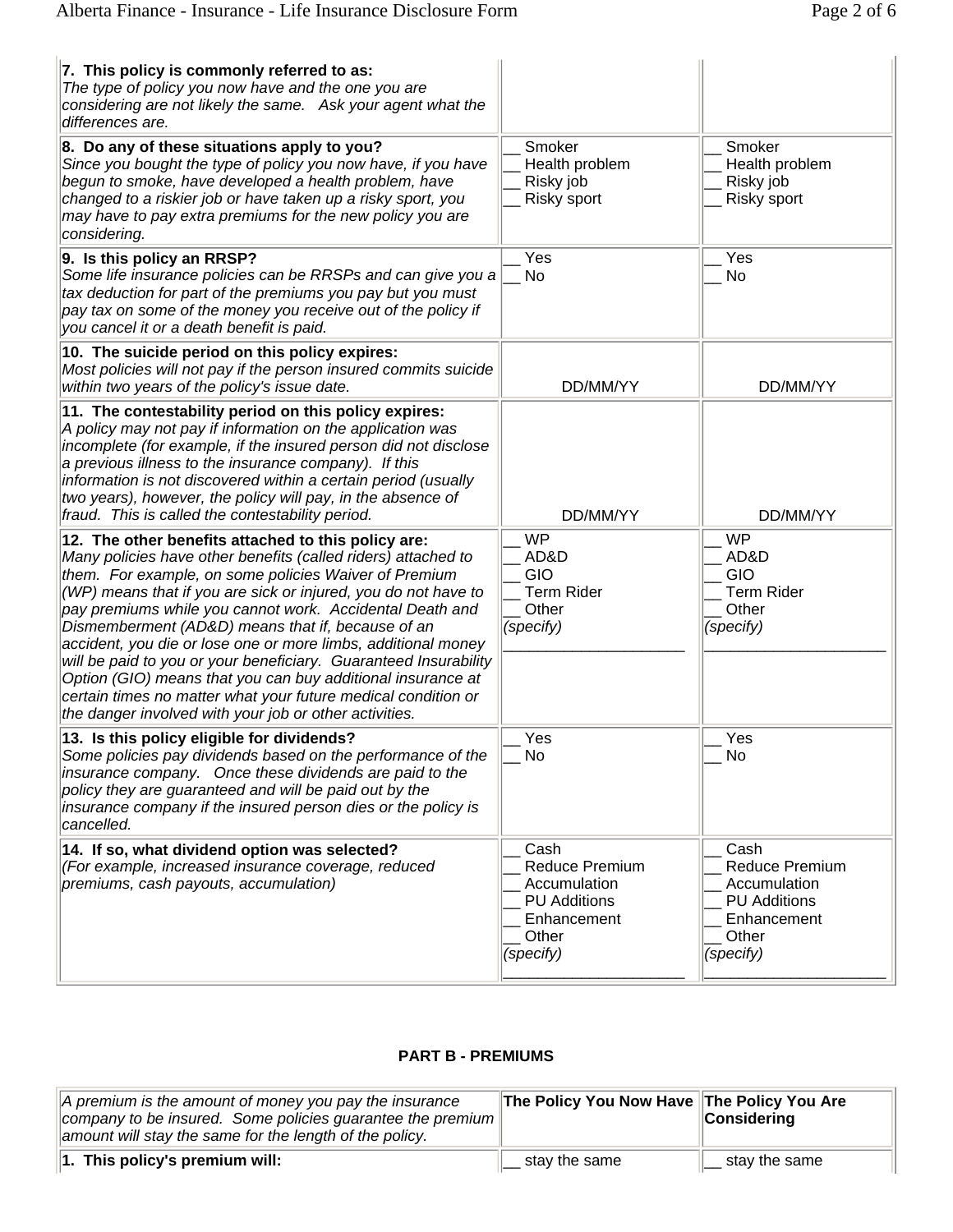| (For future premiums see PART H)                                                                                                                                                                                                                         | increase<br>decrease<br>fluctuate                       | increase<br>decrease<br>fluctuate                       |
|----------------------------------------------------------------------------------------------------------------------------------------------------------------------------------------------------------------------------------------------------------|---------------------------------------------------------|---------------------------------------------------------|
| $\ 2.$ The premium for this policy is now:<br>The premium shown here should be the amount actually being<br>paid. For example, if the premium is being paid monthly, the<br>actual monthly premium should be shown, not 12 times the<br>monthly premium. | every month<br>quarterly<br>twice a year<br>once a year | every month<br>quarterly<br>twice a year<br>once a year |

## **PART C - DEATH BENEFITS**

| The death benefit is the amount of money the insurance<br>company pays if the insured person dies. Some policies<br>guarantee the death benefit will stay the same for the length of<br>the policy. | The Policy You Now Have The Policy You Are                      | Considering                                                     |  |
|-----------------------------------------------------------------------------------------------------------------------------------------------------------------------------------------------------|-----------------------------------------------------------------|-----------------------------------------------------------------|--|
| 1. This policy's death benefit will:<br>(For future coverage see PART H)                                                                                                                            | increase<br>decrease<br>stay the same<br>fluctuate              | increase<br>decrease<br>stay the same<br>fluctuate              |  |
| 2. If the insured person dies today, the basic death benefit $\parallel_{\mathfrak{S}}$<br>the policy will pay is:                                                                                  |                                                                 |                                                                 |  |
| 3. Additional guaranteed death benefits for this policy<br>lwill:<br>Some policies may have extra guaranteed death benefits<br>attached to them.                                                    | increase<br>decrease<br>stay the same<br>fluctuate<br>not apply | increase<br>decrease<br>stay the same<br>fluctuate<br>not apply |  |
| (For future coverage see PART H)                                                                                                                                                                    |                                                                 |                                                                 |  |
| 4. If the insured person dies today, the extra death benefit<br>the policy will pay is:                                                                                                             |                                                                 |                                                                 |  |
| 5. If the insured person dies today, the total death benefit<br>the policy will pay is:                                                                                                             |                                                                 |                                                                 |  |

#### **PART D - GUARANTEED CASH VALUES**

| Some policies have a cash value which means that some of<br>the insurance premium goes into a reserve that grows in<br>value. The owner of the policy has the option of taking out this<br>cash value, which may end the policy or reduce the death<br>benefit. | The Policy You Now Have The Policy You Are | Considering |
|-----------------------------------------------------------------------------------------------------------------------------------------------------------------------------------------------------------------------------------------------------------------|--------------------------------------------|-------------|
| 1. Does this policy now have a guaranteed cash value or<br>will it have a guaranteed cash value in the future?                                                                                                                                                  | Yes<br>No                                  | Yes<br>No.  |
| 2. The minimum amount of money you would receive<br>from this policy if you cancelled it today (after deducting<br>any loan and/or surrender charges) is:                                                                                                       | 15                                         |             |

#### **PART E - UNIVERSAL OR VARIABLE LIFE**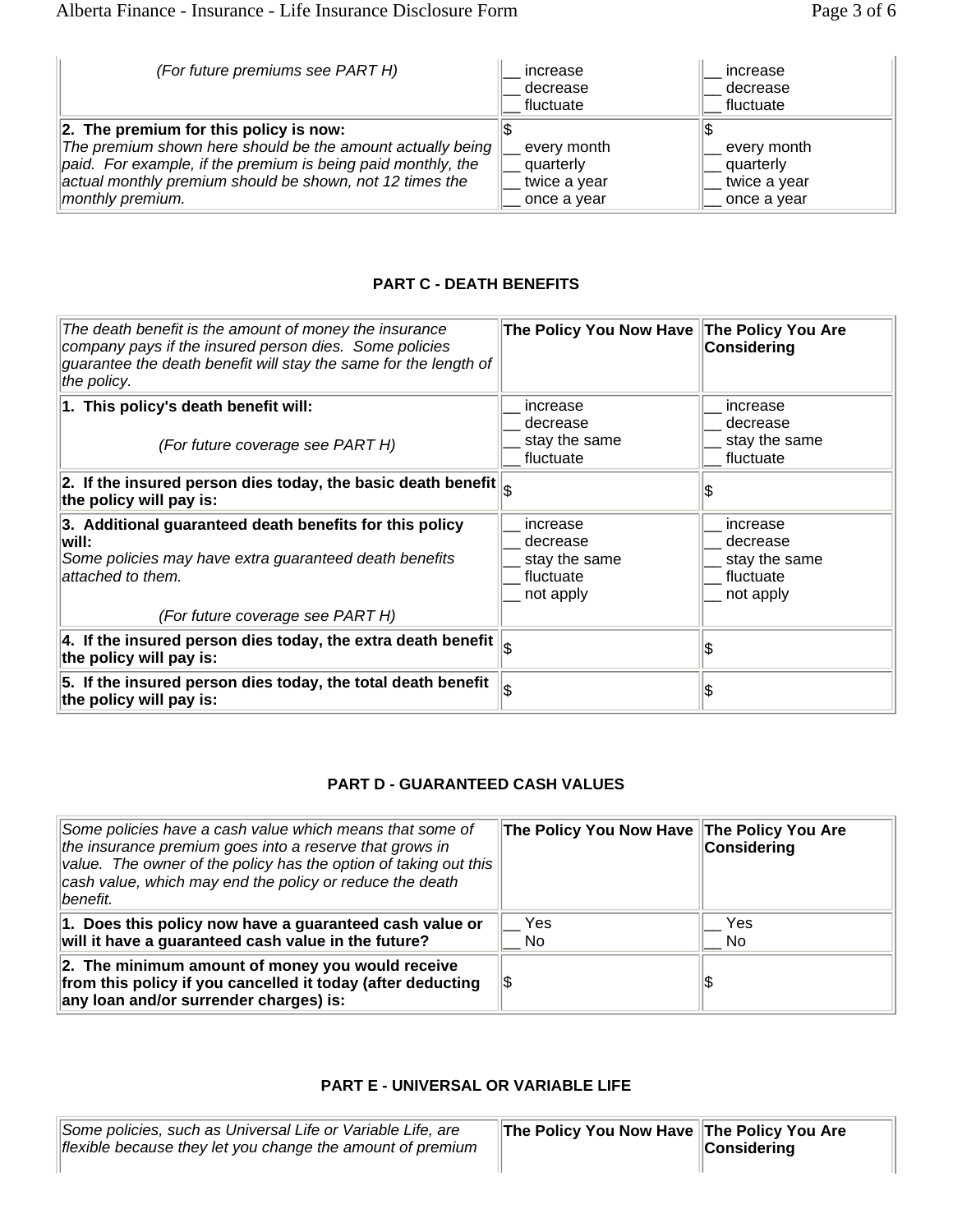| you pay. However, these types of policies may not guarantee<br>that the interest rate, the expenses or the cost of the insurance<br>part of the policy will stay the same as when you bought it. |                                                             |                                                                    |
|--------------------------------------------------------------------------------------------------------------------------------------------------------------------------------------------------|-------------------------------------------------------------|--------------------------------------------------------------------|
| 1. Is this a Universal Life or Variable Life Policy?                                                                                                                                             | Yes<br>No.                                                  | Yes<br>No.                                                         |
| 2. The minimum amount of premium you can pay is:                                                                                                                                                 |                                                             |                                                                    |
| 3. The maximum amount of premium you can pay is:                                                                                                                                                 |                                                             |                                                                    |
| 4. The cost for the insurance part of this policy is:                                                                                                                                            | guaranteed<br>not guaranteed<br>guaranteed for <u>years</u> | guaranteed<br>not guaranteed<br>guaranteed for <u>equili</u> quare |
| 5. The expenses for this policy are:                                                                                                                                                             | guaranteed<br>not guaranteed<br>guaranteed for _____ years  | quaranteed<br>not guaranteed<br>guaranteed for <u>equili</u> quare |
| 6. The minimum guaranteed interest rate is:                                                                                                                                                      | $\%$                                                        | ℅                                                                  |

#### **PART F - REASONS FOR REPLACEMENT**

| The policy you now have does not meet your needs because:       |  |
|-----------------------------------------------------------------|--|
|                                                                 |  |
|                                                                 |  |
|                                                                 |  |
|                                                                 |  |
|                                                                 |  |
|                                                                 |  |
|                                                                 |  |
| The policy you are considering better suits your needs because: |  |
|                                                                 |  |
|                                                                 |  |
|                                                                 |  |
|                                                                 |  |
|                                                                 |  |
|                                                                 |  |
|                                                                 |  |

#### **PART G - EXPLANATORY COMMENTS**

#### **PART H - FUTURE VALUES**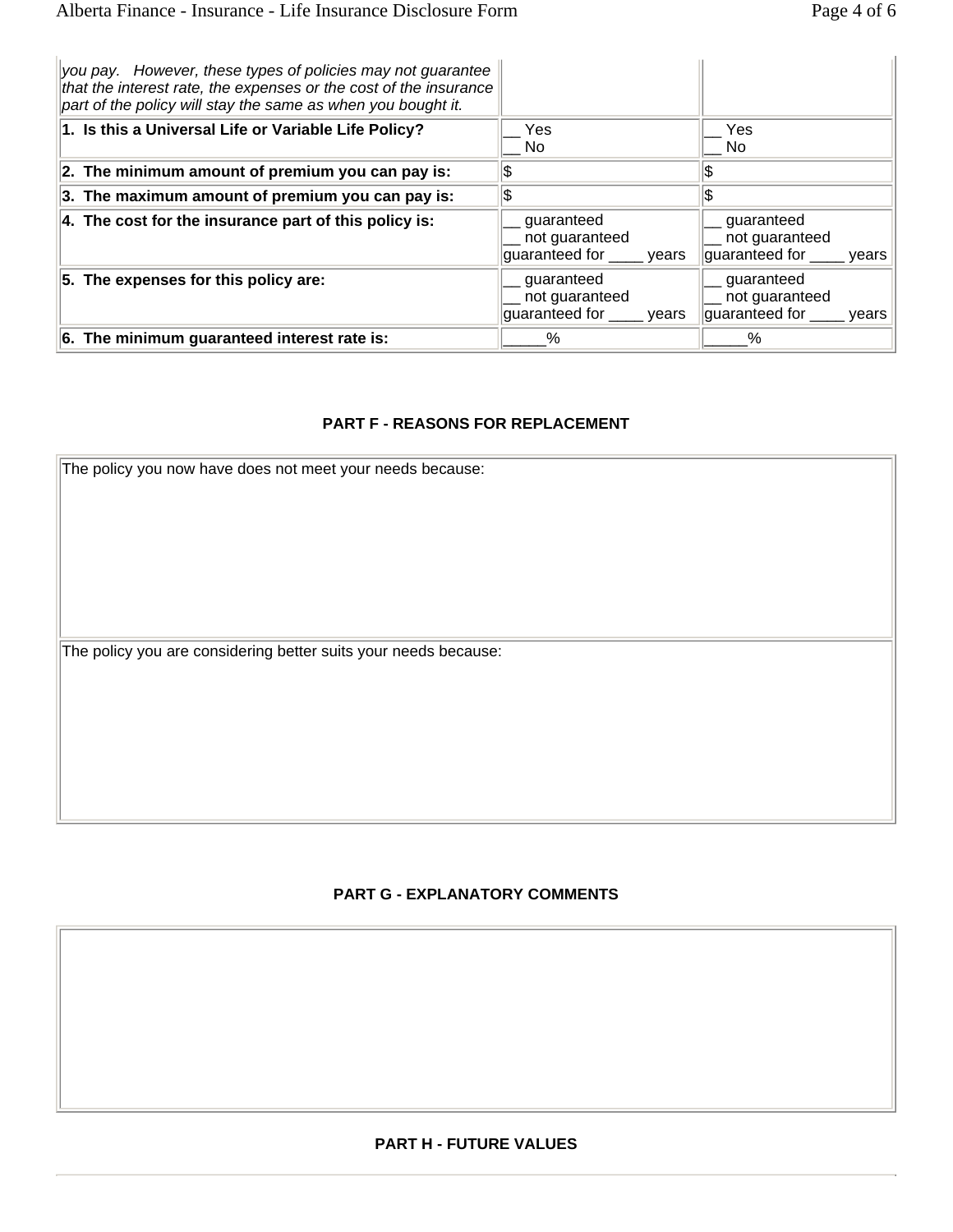*The costs and benefits provided by all life insurance policies depend on three things: the money the insurance company*  earns on investments, the money the insurance company spends to run its business and the amount of money the *insurance company pays out to beneficiaries when insured people die. If the insurance company earns more on its investments than was expected, spends less on running its business than it thought it would or if not as many people die as was predicted, profits will be higher. On the other hand, if the company earns less than expected, spends more on running its business or more people die than were expected to, profits will be lower or there might not be any profits at all.*

*This section is not required in British Columbia. Refer to your provincial Step by Step Guide for requirements in other jurisdictions.*

*This section shows what could happen if:*

- 1. *only the minimum guarantees are paid,*
- 2. *if present conditions continue, and*
- 3. *if present conditions worsen, for example, if investment earnings of the insurance company are reduced by 1 percentage point, expenses to run its business increase by 20 per cent and if the death rate increases by 20 per cent.*

| If Only the Minimum Guarantees Are Paid |         |                         |            |         |                                |            |
|-----------------------------------------|---------|-------------------------|------------|---------|--------------------------------|------------|
|                                         |         | The Policy You Now Have |            |         | The Policy You Are Considering |            |
| <b>Attained Age</b>                     | Premium | Death Benefit           | Cash Value | Premium | Death Benefit                  | Cash Value |
|                                         |         |                         |            |         |                                |            |
| 25                                      |         |                         |            |         |                                |            |
| 45                                      |         |                         |            |         |                                |            |
| 55                                      |         |                         |            |         |                                |            |
| 65                                      |         |                         |            |         |                                |            |
| 75                                      |         |                         |            |         |                                |            |
| 85                                      |         |                         |            |         |                                |            |

| <b>If Present Conditions Continue</b> |         |                         |            |         |                                |            |
|---------------------------------------|---------|-------------------------|------------|---------|--------------------------------|------------|
|                                       |         | The Policy You Now Have |            |         | The Policy You Are Considering |            |
| <b>Attained Age</b>                   | Premium | Death Benefit           | Cash Value | Premium | Death Benefit                  | Cash Value |
|                                       |         |                         |            |         |                                |            |
| 25                                    |         |                         |            |         |                                |            |
| 45                                    |         |                         |            |         |                                |            |
| 55                                    |         |                         |            |         |                                |            |
| 65                                    |         |                         |            |         |                                |            |
| 75                                    |         |                         |            |         |                                |            |
| 85                                    |         |                         |            |         |                                |            |